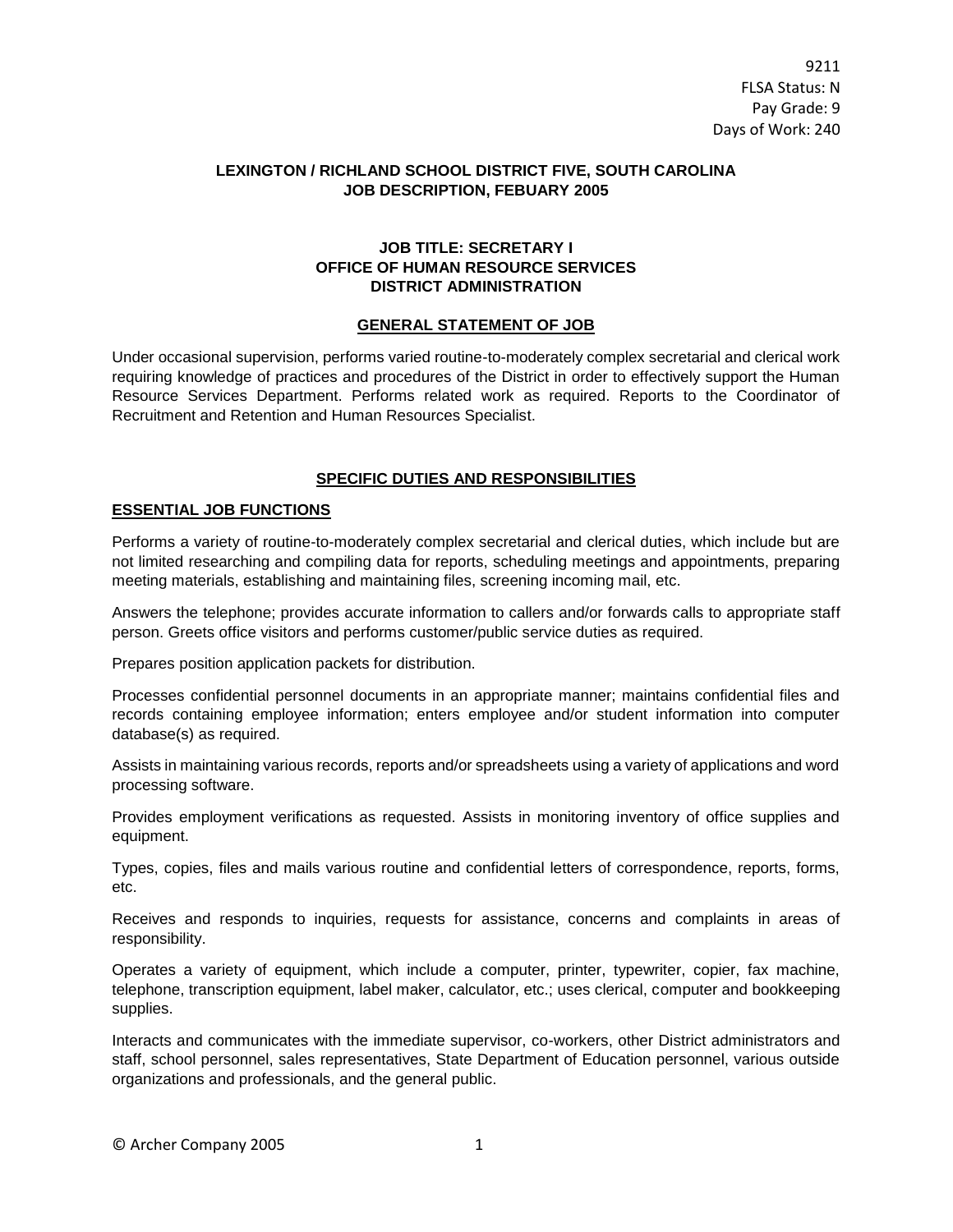Attends meetings, training, workshops, etc., as appropriate to enhance job knowledge and skills.

### **ADDITIONAL JOB FUNCTIONS**

Performs duties of other clerical staff as required in their absences.

Assists with the annual job fair and other events as requested.

Performs related duties as required.

#### **MINIMUM TRAINING AND EXPERIENCE**

Requires a high school diploma or GED equivalent supplemented by nine to twelve months of responsible secretarial or clerical experience, or an equivalent combination of education, training and experience that provides the required knowledge, skills and abilities. Must be able to type with speed and accuracy. Must possess a valid state driver's license.

# **MINIMUM QUALIFICATIONS OR STANDARDS REQUIRED TO PERFORM ESSENTIAL JOB FUNCTIONS**

**Physical Requirements**: Requires sedentary work that involves walking or standing some of the time and involves exerting up to 10 pounds of force on a recurring basis or routine keyboard operations.

**Data Conception**: Requires the ability to compare and/or judge the readily observable, functional, structural or compositional characteristics (whether similar to or divergent from obvious standards) of data, people or things.

**Interpersonal Communication**: Requires the ability of speaking and/or signaling people to convey or exchange information. Includes receiving assignments and/or directions from supervisor.

**Language Ability**: Requires the ability to read a variety of policy and procedure manuals, computer manuals, reference materials, etc. Requires the ability to enter data into computer and prepare reports, correspondence, budgets, etc., with proper format, punctuation, spelling and grammar, using all parts of speech. Must be able to speak with poise, voice control and confidence and to articulate information to others.

**Intelligence**: Requires the ability to apply logical thinking to define problems, collect data, establish facts and draw valid conclusions; to interpret an extensive variety of instructions in oral, written or diagrammatic form; to deal with several abstract and concrete variables. Requires the ability to make independent judgments in the absence of supervisor; to acquire knowledge of topics related to primary occupation. Must have the ability to comprehend and interpret received information and the ability to comprehend and implement basic office machinery functions.

**Verbal Aptitude**: Requires the ability to record and deliver information, to explain procedures, to follow oral and written instructions. Must be able to communicate effectively and efficiently with persons of varying educational and cultural backgrounds.

**Numerical Aptitude**: Requires the ability to add and subtract totals, to multiply and divide, to determine percentages and decimals, to determine time. Must be able to use practical applications of fractions, percentages, ratio and proportion.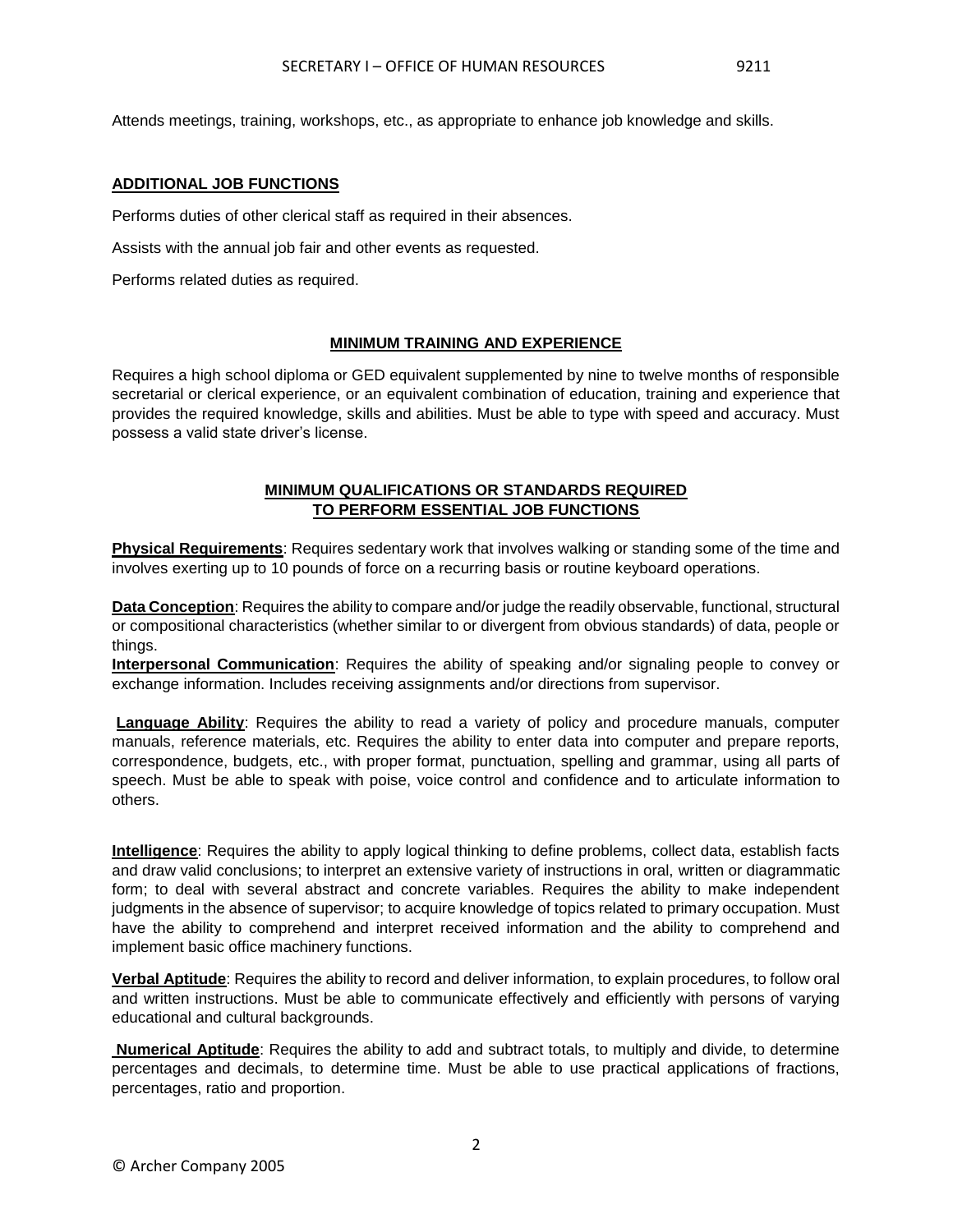**Form/Spatial Aptitude**: Requires the ability to inspect items for proper length, width and shape, and visually read various information.

**Motor Coordination**: Requires the ability to coordinate hands and eyes rapidly and accurately in using automated office equipment and communications machinery.

**Manual Dexterity**: Requires the ability to handle a variety of items including computer keyboards, office equipment, control knobs, switches, etc. Must have minimal levels of eye/hand/foot coordination.

**Color Discrimination**: Requires the ability to differentiate between colors and shades of color.

**Interpersonal Temperament**: Requires the ability to deal with people beyond giving and receiving instructions. Must be adaptable to performing under moderate stress when confronted with an emergency or tight deadline. The worker is subject to tension as a regular, consistent part of the job.

**Physical Communication**: Requires the ability to talk and hear: (talking: expressing or exchanging ideas by means of spoken words; hearing: perceiving nature of sounds by ear). Must be able to hear and understand communications through a telephone.

#### **PERFORMANCE INDICATORS**

**Knowledge of Job**: Has knowledge of the methods, policies and procedures of Lexington / Richland District School District Five and Human Resource Services Division pertaining to specific duties of the Secretary I. Is knowledgeable in the laws, ordinances, standards and regulations pertaining to the specific duties and responsibilities of the position. Has knowledge of the organization of the District and of related departments and agencies. Has the ability to comprehend, interpret and apply regulations, procedures and related information. Has thorough knowledge of modern office practices, procedures and of business English and arithmetic. Is able to type and enter computer data with speed and accuracy. Is skilled in applying a responsible attention to detail as necessary in preparing reports and correspondence. Is able to read and interpret various documents and related materials pertaining to the responsibilities of the job. Is able to maintain records with accuracy and confidentiality. Has skill in the use of computers for data processing, word processing and records management. Knows how to operate and maintain a variety of office equipment as necessary in the performance of daily activities. Has the ability to offer assistance to coworkers and employees of other departments as required. Has the ability to use independent judgment as needed in performing routine tasks. Knows how to maintain effective relationships with personnel of other departments, professionals and members of the public through contact and cooperation. Knows how to react calmly and quickly in emergency situations. Has the ability to plan, organize and prioritize daily assignments and work activities. Has good organizational, technical and human relations skills. Has the ability to learn and utilize new skills and information to improve job performance and efficiency

.**Quality of Work**: Maintains high standards of accuracy in exercising duties and responsibilities. Exercises immediate remedial action to correct any quality deficiencies that occur in areas of responsibility. Maintains high quality communication and interaction with internal and external entities with whom the position interacts.

**Quantity of Work**: Performs described Essential Functions and related assignments efficiently and effectively in order to produce quantity of work which consistently meets established standards and expectations.

**Dependability:** Assumes responsibility for completing assigned work. Completes assigned work within deadlines in accordance with directives, policy, standards and prescribed procedures. Maintains accountability for assigned responsibilities in the technical, human and conceptual areas.